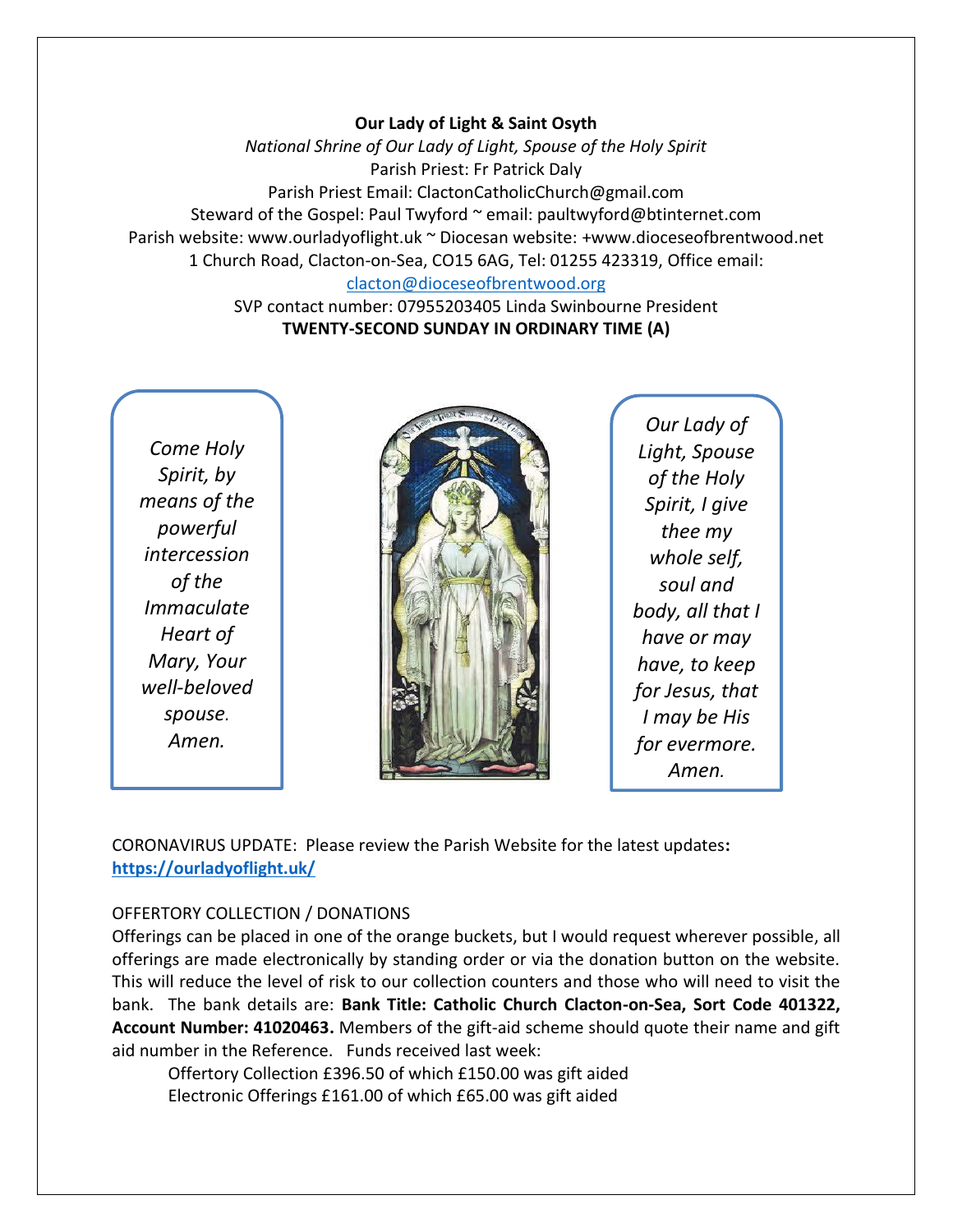Thank you for your generosity, for Gift Aiding your offerings, and for your support of the parish. Fr Patrick

VACANCY: At Sabina Church, Brightlingsea for 8-hour part-time assistant. Contact Fr Mark Swires via email: brightlingsea@dioceseofbrentwood.org

RESUMPTION OF PUBLIC MASS: Please follow the instructions of the Church Stewards and allow plenty of time before Mass starts to sanitize your hands and complete registration. Attendance at Mass is restricted to 50 people. I would, therefore, ask that those who are able to attend Mass in the week to refrain from attending Mass at the weekends to allow others the opportunity. Thank you for your understanding and co-operation. Fr Patrick.

BAPTISM COURSE: I will be shortly running a Baptism Course by Zoom. Please introduce yourself at Mass if you wish to attend. It will not be possible to book a Baptism until you have completed the course. The course will be completed in September.

FIRST HOLY COMMUNION PROGRAMME 2020/21: We will be commencing the new programme by Zoom in September. Please introduce yourself and your child to me at Mass if you wish to join the programme. **Closing date for applications is Sunday 20th September 2020**.

SATURDAY VIGIL MASS: The Saturday night vigil Mass will be restored to 6.00 pm with effect from Saturday 5th September 2020. The change is being made to allow parishioners working at the weekend the opportunity to attend Sunday Mass.

REPAIRS TO THE CHURCH ROOF: The contractors commenced work on Friday 28<sup>th</sup> August. The works will take four weeks.

## MATTHEW 16:21-27

We have the first prophecy of the Passion in Matthew's Gospel today. Jesus told His disciples that 'He was destined to go to Jerusalem and suffer grievously at the hands of the elders and chief priests and scribes, to be put to death and to be raised up on the third day'. Jesus mission was to be the perfect sacrifice for our sins. Jesus Christ, the Second Person of the Blessed Trinity was incarnated through the Blessed Virgin Mary to suffer and die on a cross; to be buried, and to be raised-up on the third day. God entered into humanity in order that we may enter into the divinity of God. Our Lord's Passion and Resurrection have defeated both sin and death, and given all the opportunity of eternal life.

Peter challenged Jesus and said that 'this must not happen to you'. Peter understood that Jesus was the Messiah, but his expectations were of kingship, glory, and triumph in worldly terms. He did not understand that the Messiah had to suffer and die for others. He did not understand that Jesus would be glorified on a Cross. Jesus is the suffering Messiah. Jesus responded to Peter: 'Get behind me, Satan! You are an obstacle in my path, because the way you think is not God's way but man's'.

Jesus then told His disciples and He tells us all at this Mass today: 'If you want to be a follower of mine, you must renounce yourself, take up your cross and follow me'. We are Christians and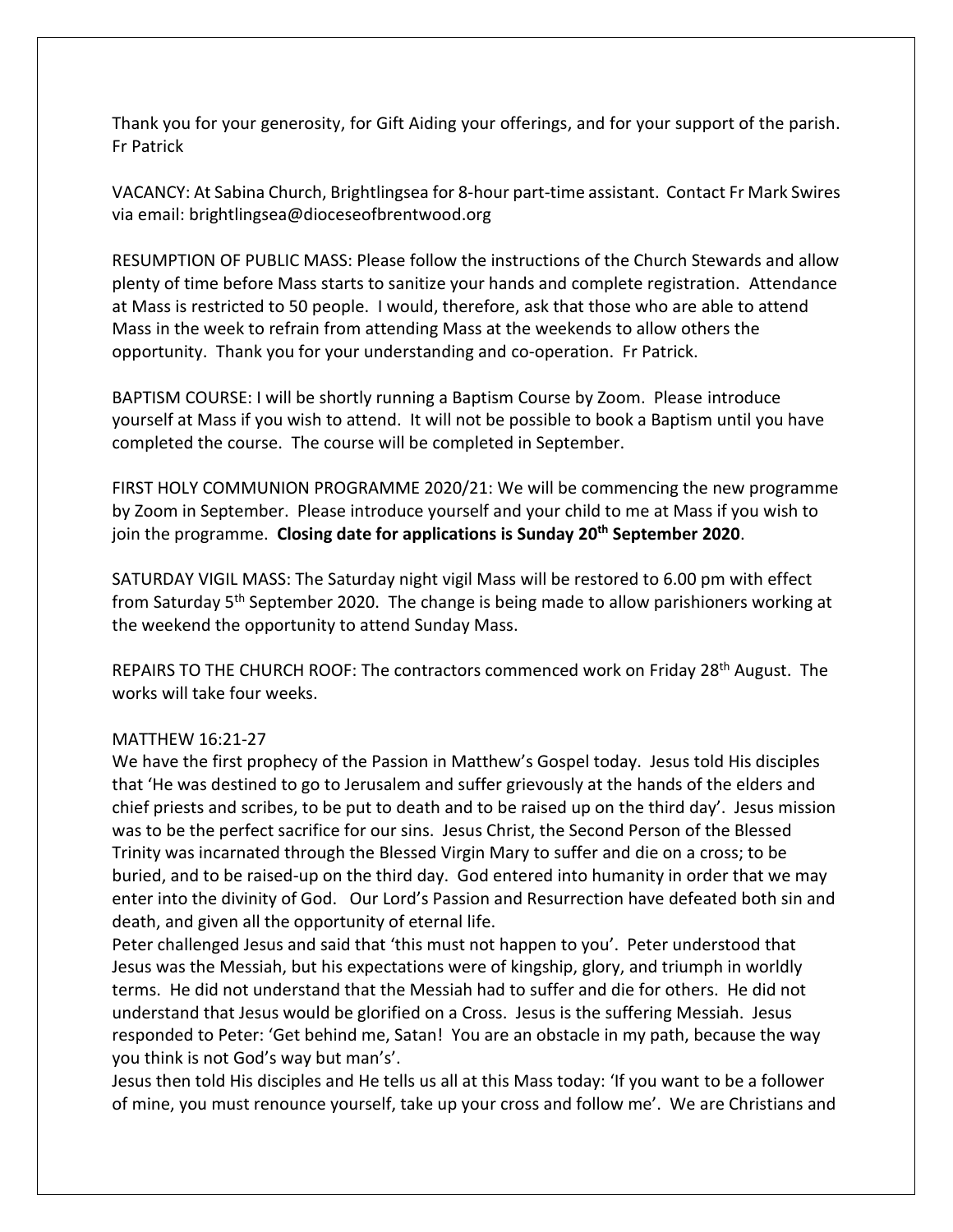disciples of Jesus Christ. We follow Jesus to the Cross, and to the Resurrection. There can be no Resurrection without the Cross. We all experience disappointments, hurt, pain and suffering at some time in our lives. If our lives were perfectly happy and without any difficulties, we would be frauds and could not be called followers of Christ. As Christians, when we face suffering, we should always try to offer up and unite our suffering with the Passion of Christ. In this way, our suffering has meaning, and partakes in the redemption of the world. It is good to work hard in this life for a good job and to provide for our families. We need people of faith in positions of responsibility in our society. We must always, however, do this work for God's glory and not for our own. We should never allow power, position, or money to become our God. When we die, we take only one thing with us from this life and that is love. St Paul tells us that only love is eternal: love of God and love of others. If we wish to build treasure in heaven, we must build it through acts of love and kindness.

We, therefore, renounce ourselves and follow Christ. We follow Christ to the Cross in the knowledge that our eternal souls are safe: death and sin have been defeated through the Passion and Resurrection of Our Lord Jesus Christ.

| Saturday 29 <sup>th</sup> August | 9.30 am.                | <b>MASS: Julia Clarke</b>     |
|----------------------------------|-------------------------|-------------------------------|
| Memorial of The Passion of       |                         | <b>Intentions</b>             |
| St John the Baptist.             |                         | (The Parish)                  |
| Saturday 29 <sup>th</sup> August | 11.00 am to 12.00 noon. | SACRAMENT OF                  |
|                                  |                         | <b>RECONCILIATION</b>         |
|                                  |                         | (In the presbytery garden)    |
| Saturday 29 <sup>th</sup> August | 11.00 am to 1.00 pm     | Church open for private       |
|                                  |                         | prayer with Exposition of     |
|                                  |                         | the Blessed Sacrament.        |
| Saturday 29 <sup>th</sup> August | 5.00 pm.                | <b>MASS: Joe Carling RIP</b>  |
| Vigil Mass of the Twenty-        |                         | (Mary Carling & Family)       |
| Second Sunday in Ordinary        |                         |                               |
| Time (A)                         |                         |                               |
| Sunday 30 <sup>th</sup> August   | $8.30$ am.              | MASS: Dave, Catherine,        |
| Twenty-Second Sunday in          |                         | Thomas, Daniel & David        |
| Ordinary Time (A)                |                         | <b>Hammond Intentions</b>     |
|                                  |                         | (The Parish)                  |
| Sunday 30 <sup>th</sup> August   | 10.30 am.               | <b>MASS: Dominic Henley</b>   |
|                                  |                         | Intentions.                   |
| Sunday 30 <sup>th</sup> August   | 3.00 pm.                | <b>FIRST HOLY COMMUNION</b>   |
|                                  |                         | MASS.                         |
| Monday 31 <sup>st</sup> August   | 9.30 am.                | <b>MASS: Brian Intentions</b> |
|                                  |                         | (Angela)                      |
|                                  |                         |                               |

### **MASSES WILL BE OPEN TO A MAXIMUM OF 50 PEOPLE IN THE CHURCH**